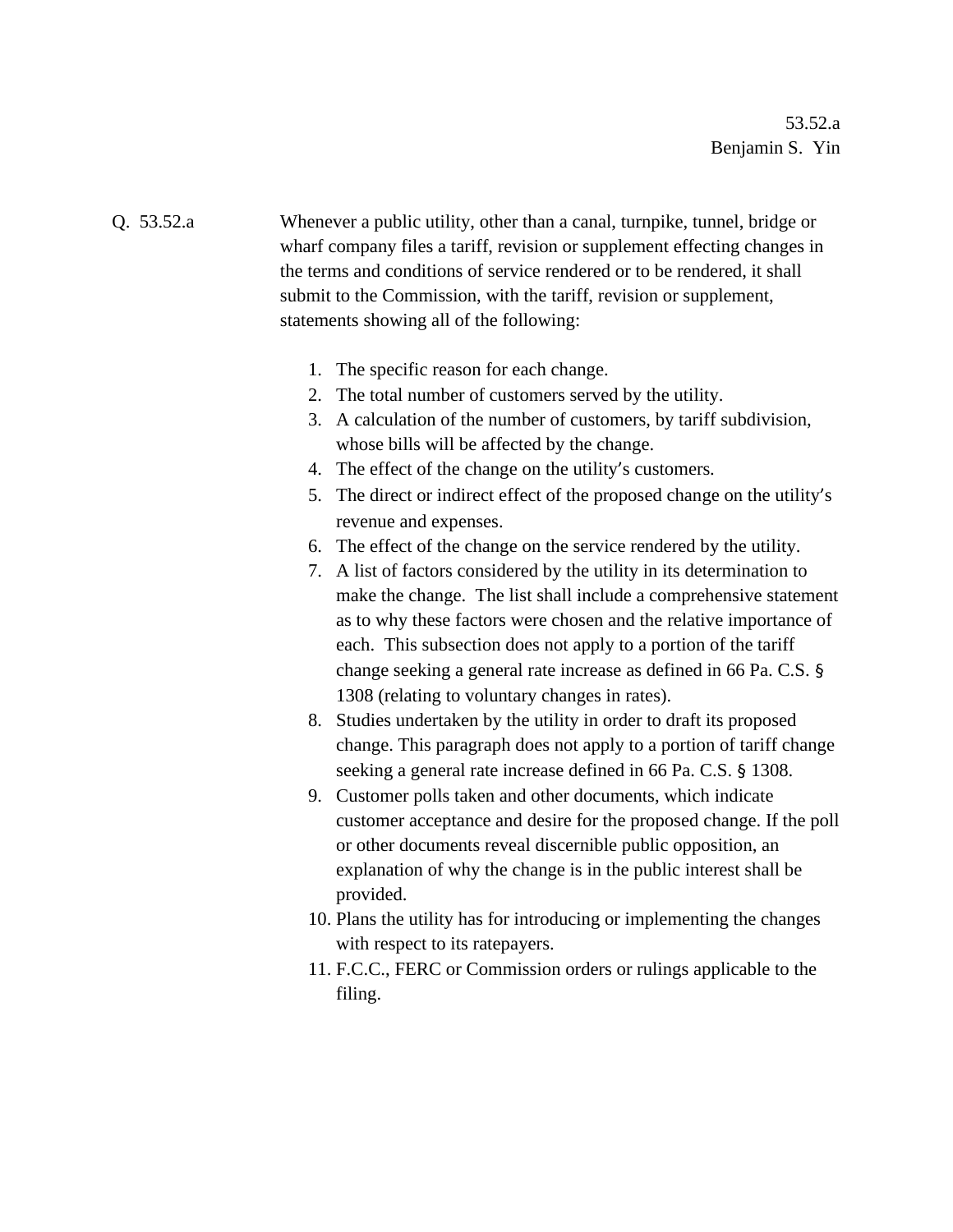### A. 53.52.a

### **(a) Applicable to changes in terms and conditions of service rendered.**

#### **(a)(1) The specific reason for each change.**

The specific reasons for the rate increase are summarized in the Company's Statement of Reasons, which is included as part of the Company's filing.

#### (**a)(2) The total number of customers served by the utility.**

The total number of customers on PECO's system as of December 31, 2021 is 543,363.

# **(a)(3) A calculation of the number of customers, by tariff subdivision, whose bills will be affected by the change.**

All customers as of December 31, 2021 in the following tariff subdivisions will be affected by the proposed change, as follows:

| <b>Tariff Rate</b> | Customers |
|--------------------|-----------|
| <b>GR</b>          | 497,873   |
| GC                 | 44,773    |
| L                  |           |
| IS                 |           |
| MV-F               | 15        |
| $MV-I$             |           |
| <b>TCS</b>         | 26        |
| TS-F               | 432       |
| TS-I               | 237       |

#### **(a)(4) The effect of the change on the utility's customers.**

Refer to PECO Statement No. 7, the Direct Testimony of Joseph A. Bisti and accompanying exhibits.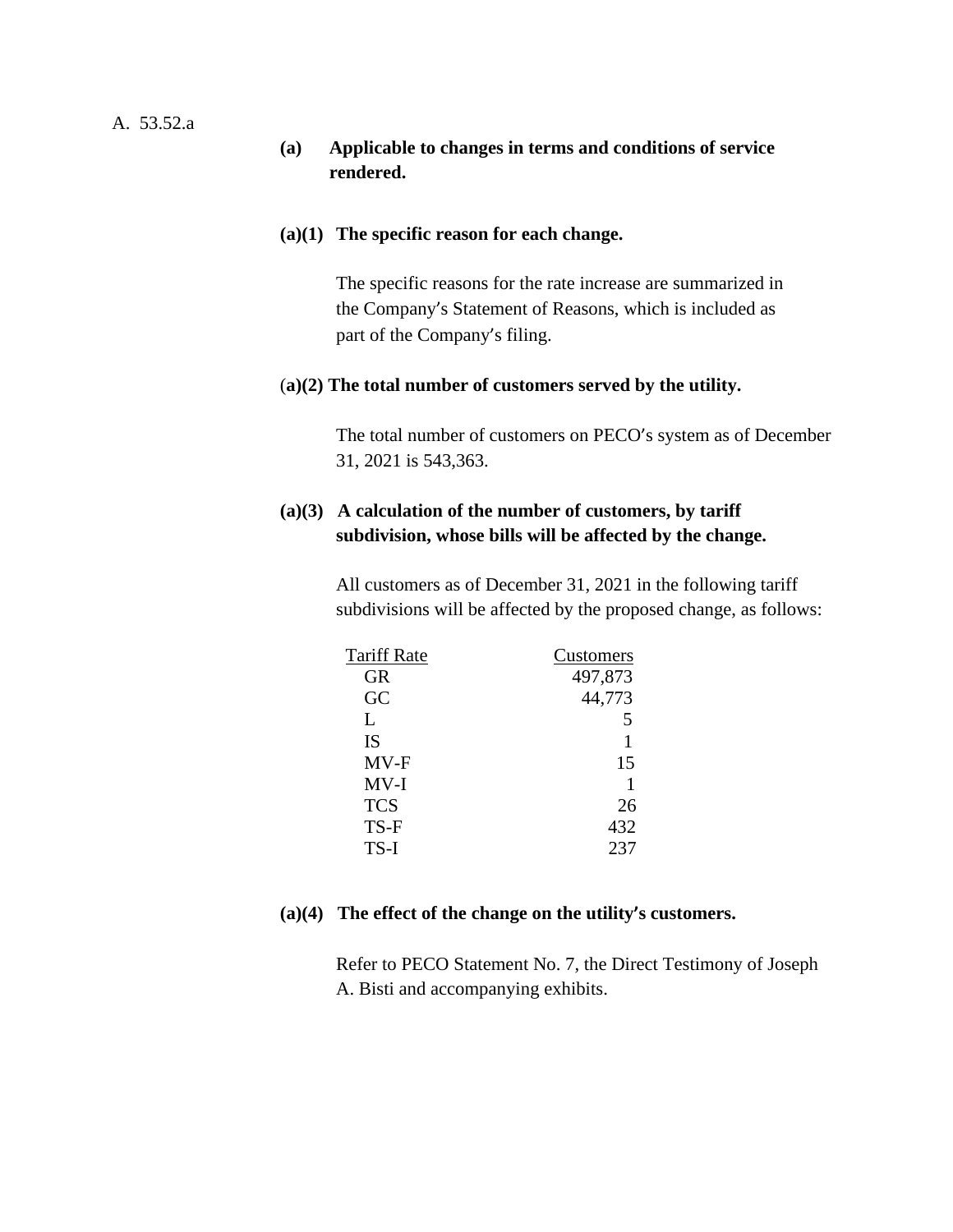# **(a)(5) The effect, whether direct or indirect, of the proposed change on the utility's revenue and expenses.**

The proposed changes will increase total revenues to reflect the Company's revenue requirement, including increases in the Company's expenses. For details on specific changes, see the Direct Testimony of Michael J. Trzaska, PECO Statement No.3.

#### **(a)(6) The effect of the change on the service rendered by the utility.**

No changes are expected in the service rendered by the Company. The proposed change will enable the Company to recover its costs and earn a fair return on its investment in used and useful property and, in that way, will facilitate the Company's on-going efforts to maintain and enhance its levels of safety, reliability and customer service.

**(a)(7) A list of factors considered by the utility in its determination to make the change. The list shall include a comprehensive statement as to why these factors were chosen and the relative importance of each. This subsection does not apply to a portion of the tariff change seeking a general rate increase as defined in 66 Pa.C.S. Section 1308 (relating to voluntary changes in rates).** 

The changes being made to rate design are discussed in the Direct Testimony of Joseph A. Bisti, PECO Statement No.7. PECO Statement No. 8, the Direct Testimony of Benjamin S. Yin discusses changes to Rules and Regulations, Section 1307 surcharge mechanisms and miscellaneous revisions that are set forth in the proposed tariff.

**(a)(8) Studies undertaken by the utility in order to draft its proposed change. This paragraph does not apply to a portion of tariff change seeking a general rate increase defined in Pa.C.S. Section 1308.** 

No studies were undertaken.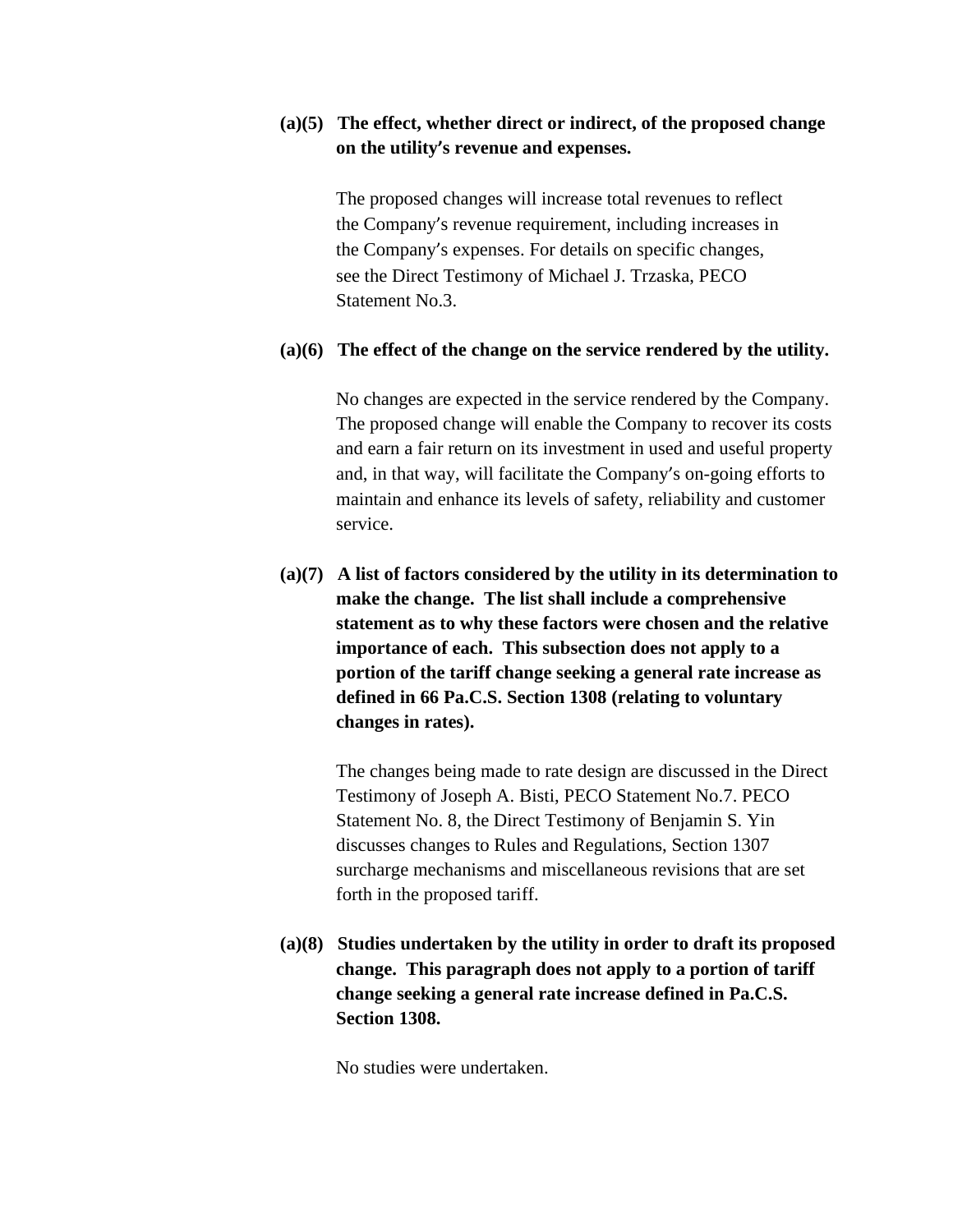**(a)(9) Customer polls taken and other documents, which indicate customer acceptance and desire for the proposed change.** 

No customer polls were conducted.

# **(a)(10) Plans the utility has for introducing or implementing the changes with respect to its customers**.

The Company plans to implement the changes upon approval by the Commission. The methods of notification to the customers will include a press release, paid advertisements in major local newspapers, posting at PECO's Customer Solution Center and a bill insert.

# **(a)(11) F.C.C., or FERC or Commission orders or rulings applicable to the filings.**

No FCC, FERC or Commission orders or rulings are directly applicable. To the extent that any FCC, FERC or Commission order or ruling may be relevant, it is discussed in the direct testimony submitted as part of the Company's filing.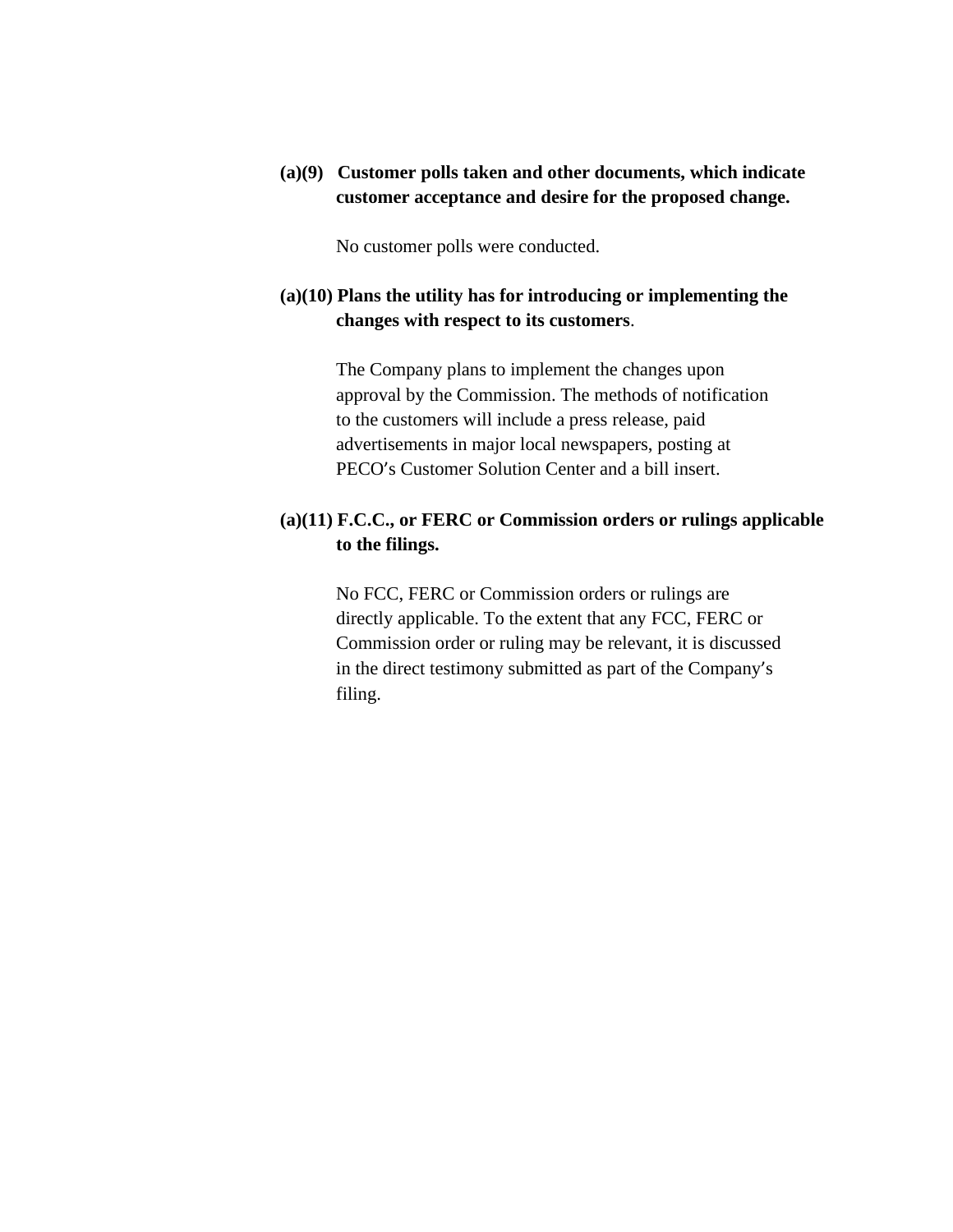# Q. 53.52.b Whenever a public utility other than a canal, turnpike, tunnel, bridge or wharf company files a tariff, revision or supplement which will increase or decrease the bills to its customers, it shall submit in addition to the requirements of subsection (a), to the Commission, with the tariff, revision or supplement, statements showing the following:

- 1. The specific reasons for each increase or decrease.
- 2. The operating income statement of the utility for a 12-month period, the end of which may not be more than 120 days prior to the filing.
- 3. A calculation of the number of customers, by tariff subdivision, whose bills will be increased.
- 4. A calculation of the total increases, in dollars, by tariff subdivision, projected to an annual basis.
- 5. A calculation of the number of customers, by tariff subdivision, whose bills will be decreased.
- 6. A calculation of the total decreases, in dollars, by tariff subdivision, projected to an annual basis.

# A. 53.52.b

#### **(b) (1) Specific reasons for each change.**

Refer to the Company's Statement of Reasons included with this filing.

# **(b) (2) Utility's operating income statement ending not more than 120 days prior to filing date - historic year.**

Refer to PECO Statement No.3, Exhibit MJT-3, Schedules B-2 to B-5.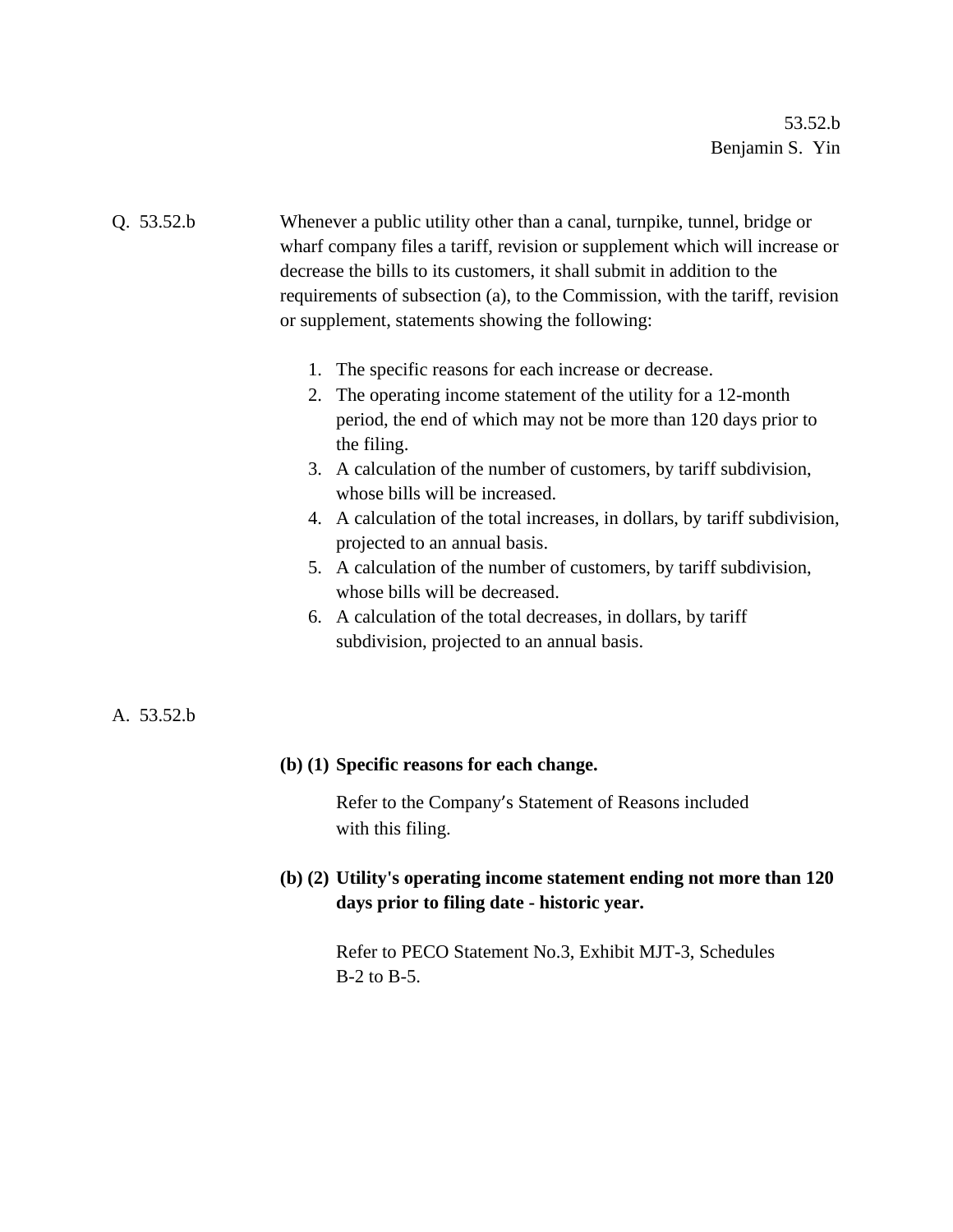# **(b) (3) Number of customers, by tariff subdivision, whose bills will be increased.**

Refer to response to 53.52 (a)(3) for the number of customers whose bills will be increased.

**(b)(4) Total increases, in dollars, by tariff subdivision, projected to an annual basis.** 

> Refer to PECO Statement No.7, Exhibit JAB-4, for the requested information.

**(b)(5) Number of customers, by tariff subdivision, whose bills will be decreased.** 

None.

**(b) (6) Total decreases, in dollars, by tariff subdivision, projected to an annual basis.** 

None.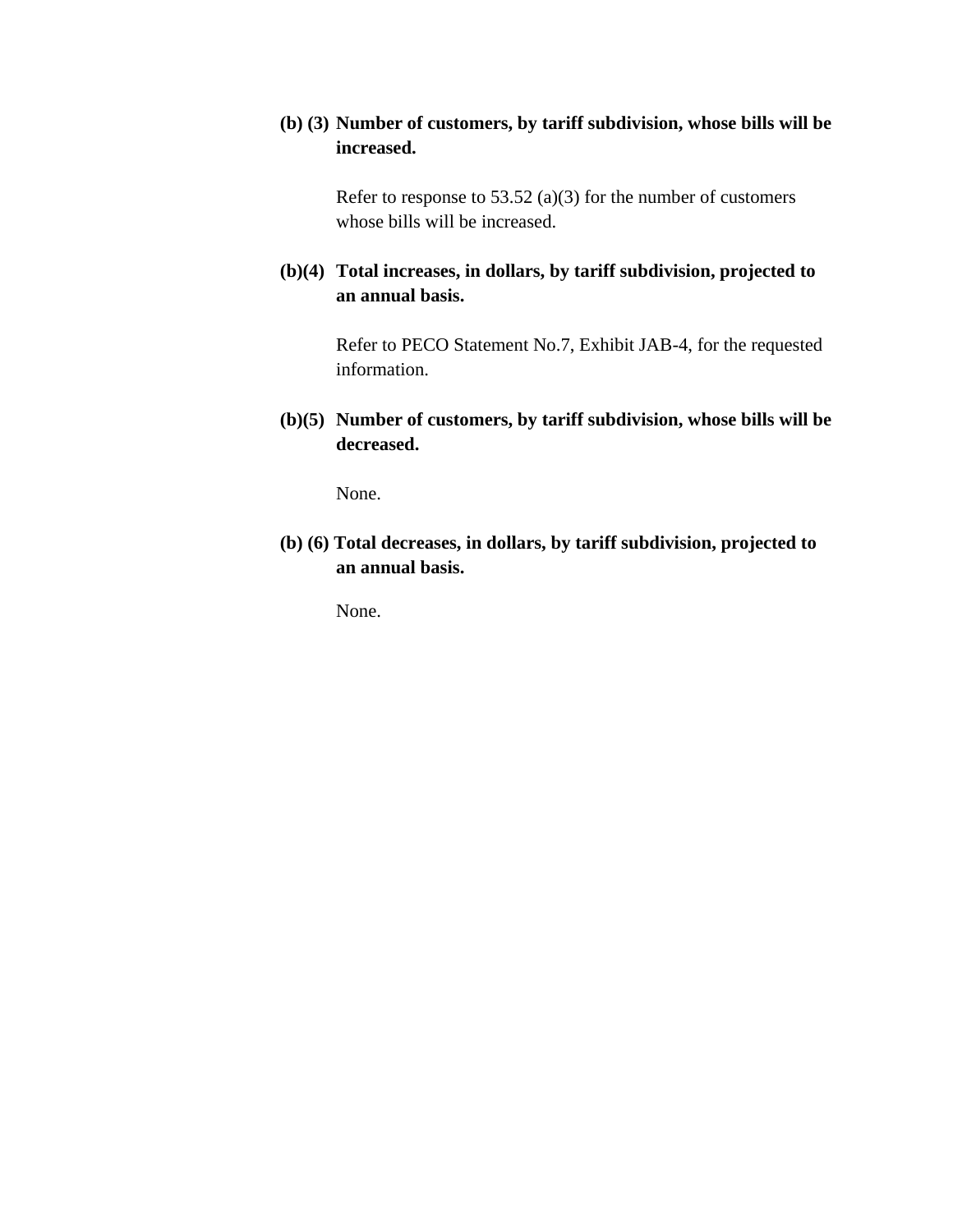Q. 53.52.c If a public utility files a tariff, revision or supplement which it is calculated will increase the bills of a customer or a group of customers by an amount, when projected on an annual basis, exceeding 3% of the operating revenues of the utility – subsection  $(b)(4)$  divided by the operating revenues of the utility for a 12-month period as defined in subsection  $(b)(2)$  – or which it is calculated will increase the bills of 5% or more of the number of customers served by the utility – subsection  $(b)(3)$ divided by subsection  $(a)(2) - it$  shall submit to the Commission with the tariff, revision or supplement, in addition to the statements required by subsections (a) and (b), all of the following information:

- 1. Rate of return for historic year and anticipated for future year.
- 2. A detailed balance sheet of the utility as of the close of the historic year.
- 3. A summary, by detailed plant accounts, of book value of the property of the utility at the end of historic year.
- 4. A statement showing the amount of depreciation reserve applicable to each detailed plant account.
- 5. A statement of operating income, setting forth the operating revenues and expenses by detailed accounts – historic year.
- 6. A description of any major change in the operating or financial condition of the utility occurring between the date of the balance sheet at the end of the historic year and filing date.

#### A. 53.52.c

#### **(c)(1) Rate of return for historic year and anticipated for future year.**

Refer to PECO Statement No. 3, Exhibits MJT-1, MJT-2 and MJT-3, Schedule A-1.

#### **(c)(2) Detailed balance sheet at the end of the historic year.**

Refer to PECO Statement No.3, Exhibit MJT-3, Schedule B-1.